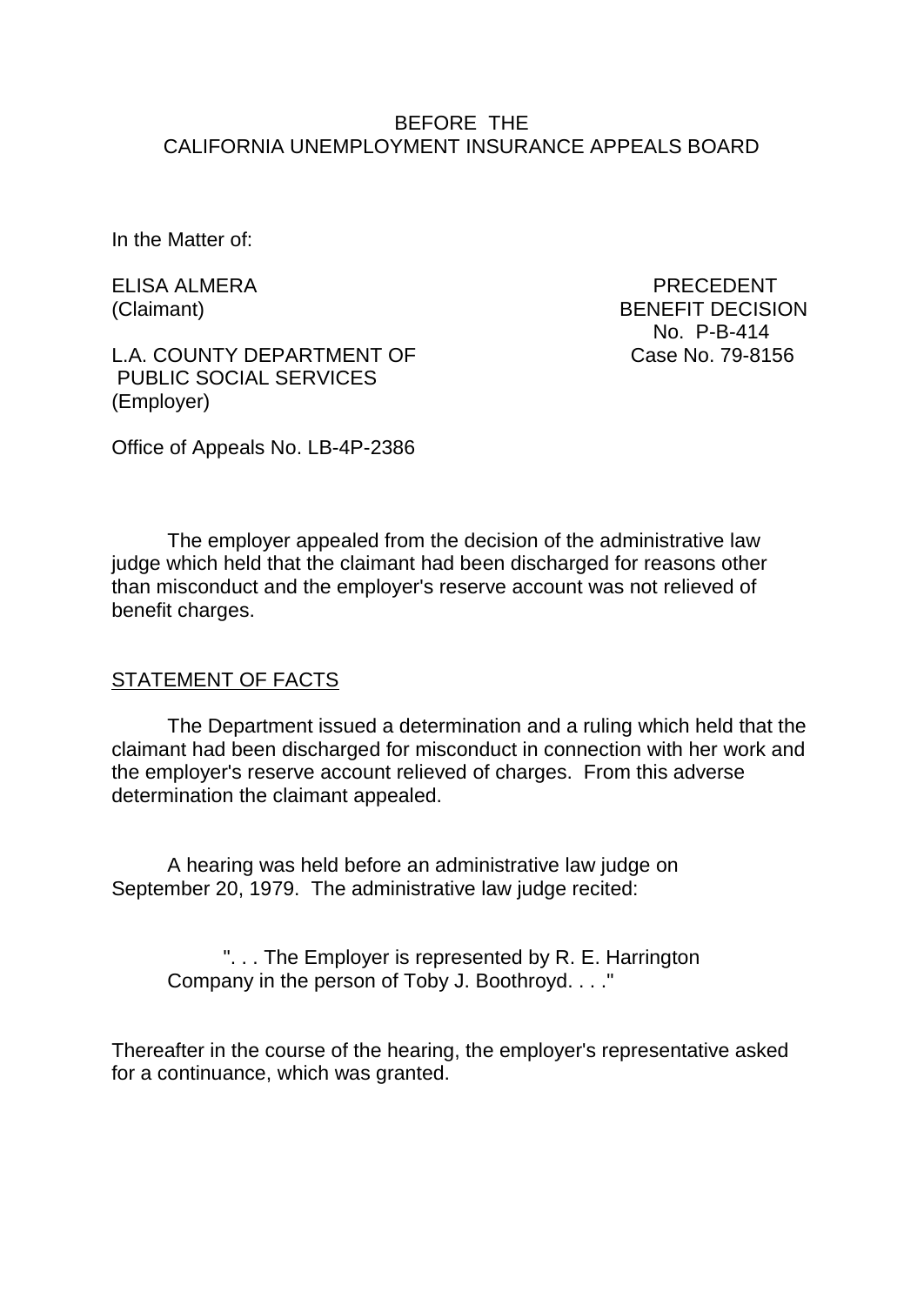A second hearing was scheduled for October 18, 1979, and the parties were so notified. Through inadvertence the office of appeals neglected to send the notice of hearing to Harrington Company. The employer appeared at the hearing on the scheduled date and represented itself through one of its employees; the Harrington Company not having been notified did not appear. The administrative law judge issued a decision adverse to the employer and from that decision the employer appealed through its agent.

The employer, a political entity, has elected to finance its unemployment insurance coverage pursuant to sections 801 et seq. of the Unemployment Insurance Code, and is a reimbursable employer.

## REASONS FOR DECISION

Section 1334 of the Unemployment Insurance Code provides in part that the referee (administrative law judge) shall issue his decision after affording a "reasonable opportunity for a fair hearing."

Section 411 of the code provides that the Appeals Board "may promulgate rules or amend or rescind rules pertaining to hearing appeals and other matters falling within its jurisdiction."

Pertinent rules of the Appeals Board are contained in the following sections of Title 22 of the California Administrative Code, as follows:

"5002. For the purpose of these rules:

\* \* \*

"(j) Unless the context otherwise requires, the term 'authorized agent' is included in the words 'appellant,' 'party,' 'petitioner,' 'proponent,' or 'respondent.' "

"5004. Notices to Authorized Agents. Whenever the records of the appeals division indicate that a party is represented by an authorized agent, such agent shall be furnished a copy of all notices and decisions to which the party is entitled. Notices to an authorized agent for appeals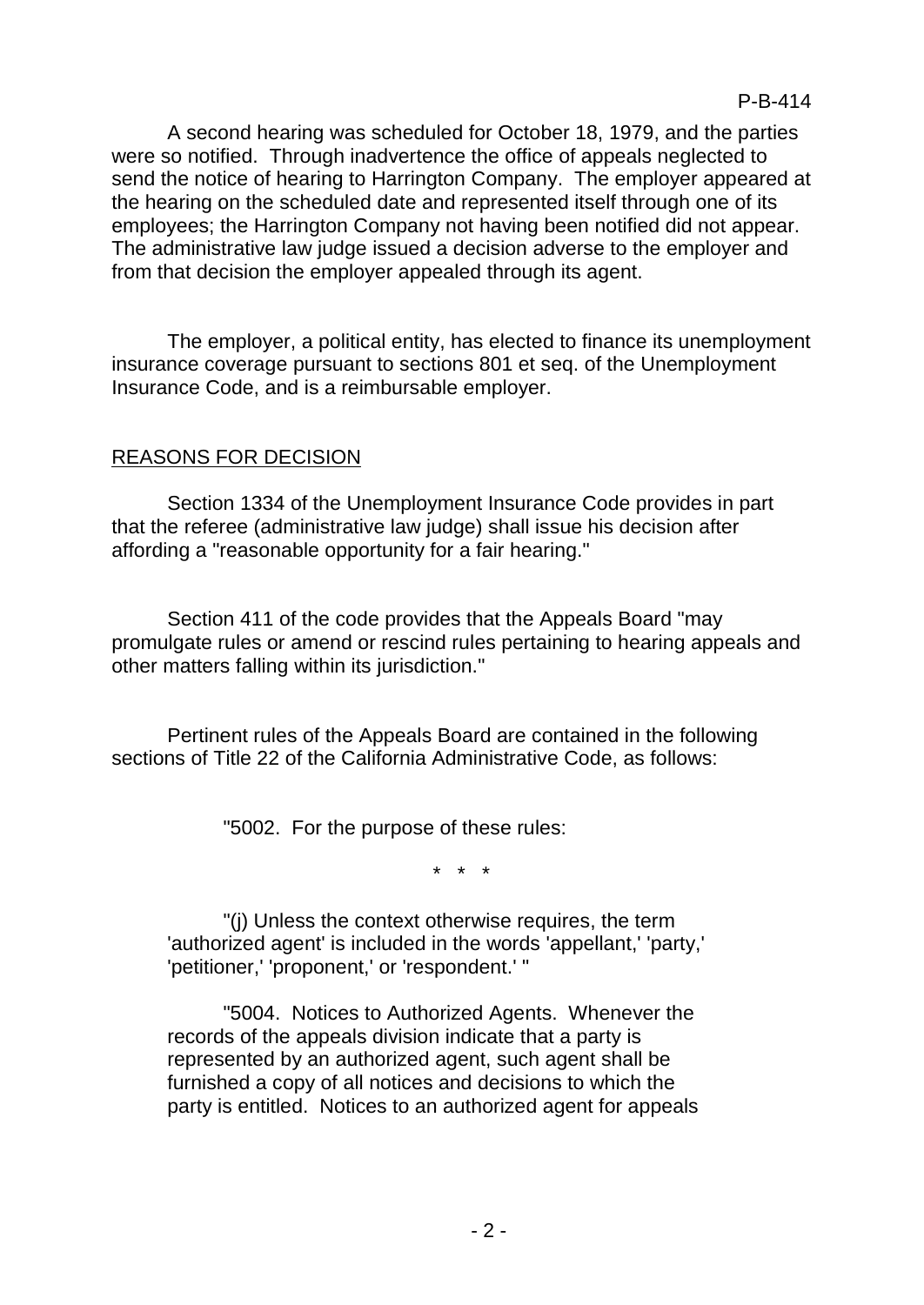and petitions filed by that agent shall constitute notice to the party. In all other cases parties shall be furnished a copy of such notices and decisions."

"5029. Notice of Hearing. Unless otherwise provided by the code, written notice of the time and place of hearing an appeal shall be mailed to each party at least ten (10) days before the date of the hearing; and written notice of the time and place of hearing any tax petition shall be mailed at least twenty (20) days before the date of hearing. The time of notice "may be shortened with the consent of the parties. Any party may waive notice."

Section 5029 provides that notice of the time and place of hearing an appeal shall be mailed to each party. Under section 5002(j) the term "party" includes the term "authorized agent." Section 5004 provides that the notice shall be sent to an authorized agent whenever the records of the Appeals Division indicate that a party is so represented. "Party" would include either claimant or employer.

The reason the Los Angeles Office of Appeals did not send a notice of the second hearing to the employer's representative was because through inadvertence its records showed no representation. Under such circumstances we hold that the employer was not given "a reasonable opportunity for a fair hearing" in accordance with the Unemployment Insurance Code and the Appeals Board's rules because of the failure to notify the employer's agent of the second hearing. Therefore, the decision of the administrative law judge must be set aside.

The Los Angeles County Department of Public Social Services, having elected reimbursable employer status, does not have a reserve account. Accordingly, the Department's issuance of a ruling was in error. The ruling is set aside.